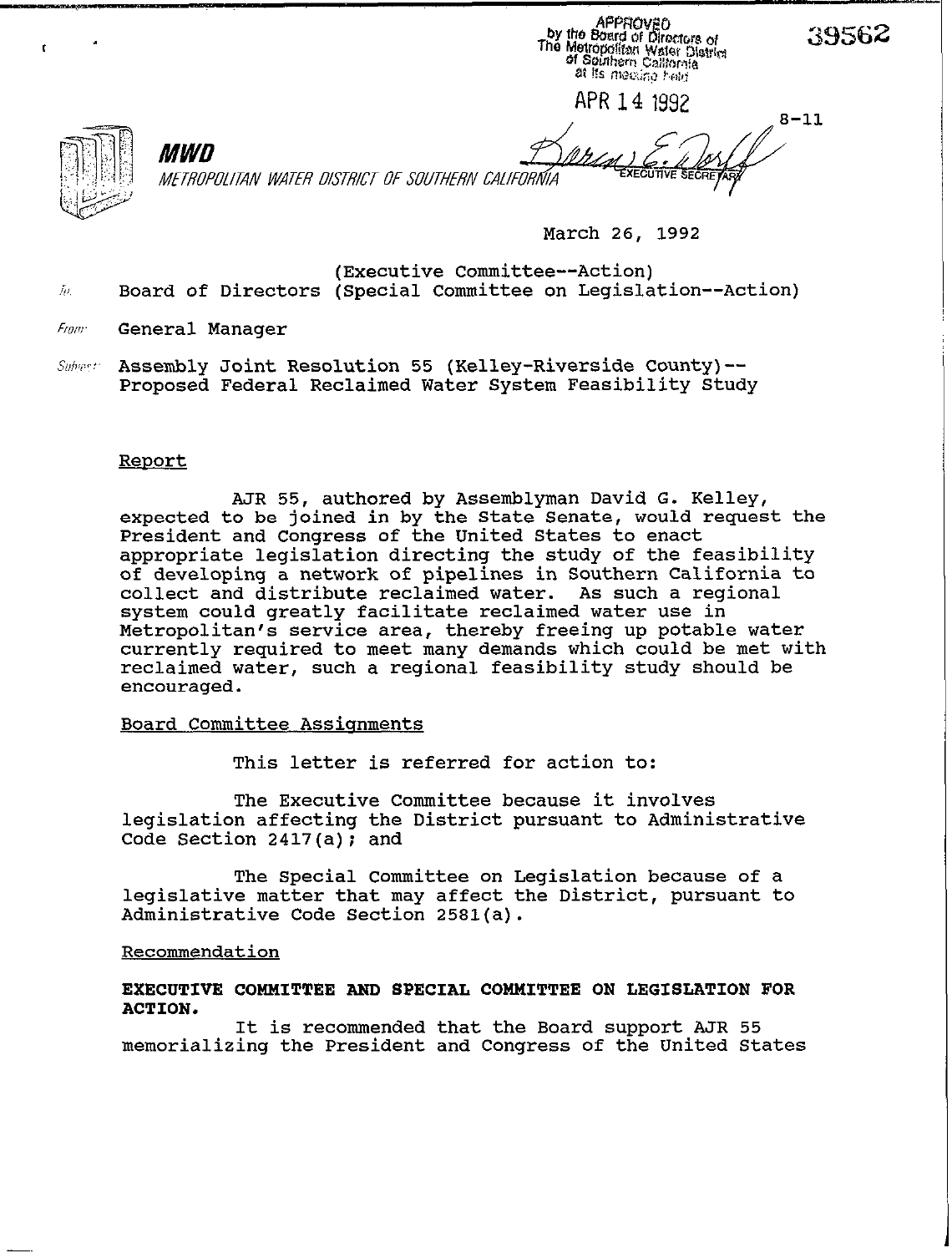<sup>r</sup>'

**to study the feasibility of developing a network of pipelines in Southern California to collect and distribute reclaimed water.** 

ron New Carl Boronkay

**LRB: jh bd55** Attm.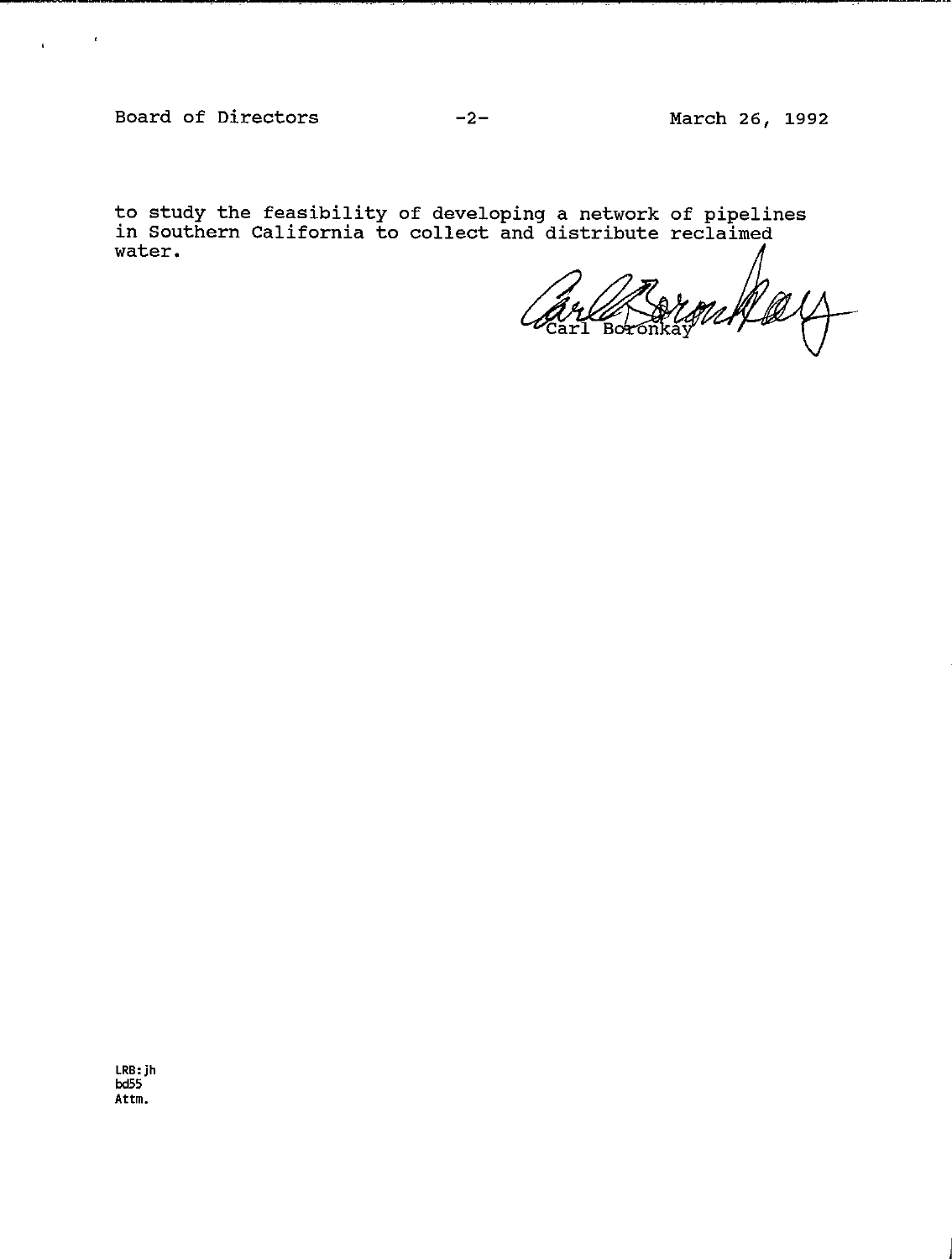I

#### CALIFORNIA LEGISLATURE-1991-92 REGULAR SESSION

Assembly Joint Resolution No. 55

# Introduced by Assembly Member Kelley

### January 9, 1992

Assembly Joint Resolution No. 55—Relative to reclaimed water feasibility study.

#### LEGISLATIVE COUNSEL'S DIGEST

AJR 55, as introduced, Kelley. Reclaimed water: feasibility study.

This measure would memorialize the President and the Congress to enact appropriate legislation directing the federal government, in conjunction with state and local agencies, to study the feasibility of developing a network of pipelines in southern California to collect and distribute reclaimed water to be used in place of scarce drinking water for certain irrigation and industrial uses.

Fiscal committee: no.

1 2 3 WHEREAS, Southern California water deliveries cannot keep up with demands because of drought conditions and an increasing population; and

4 5 6 7 8 9 WHEREAS, Reclaimed water has proven to be a more-than-adequate substitute for drinking water for purposes like irrigating **golf** courses, green belts, common areas, freeway landscaping, agricultural groves, and fields, and for use by industry for cleaning and cooling equipment and machinery; and

**10 11**  reclaimed water are produced in southern California 12 13 WHEREAS, Hundreds of thousands of acre feet of each year, yet only a small fraction is used to replace drinking water; and

14 WHEREAS, Many southern California cities, water

99 90